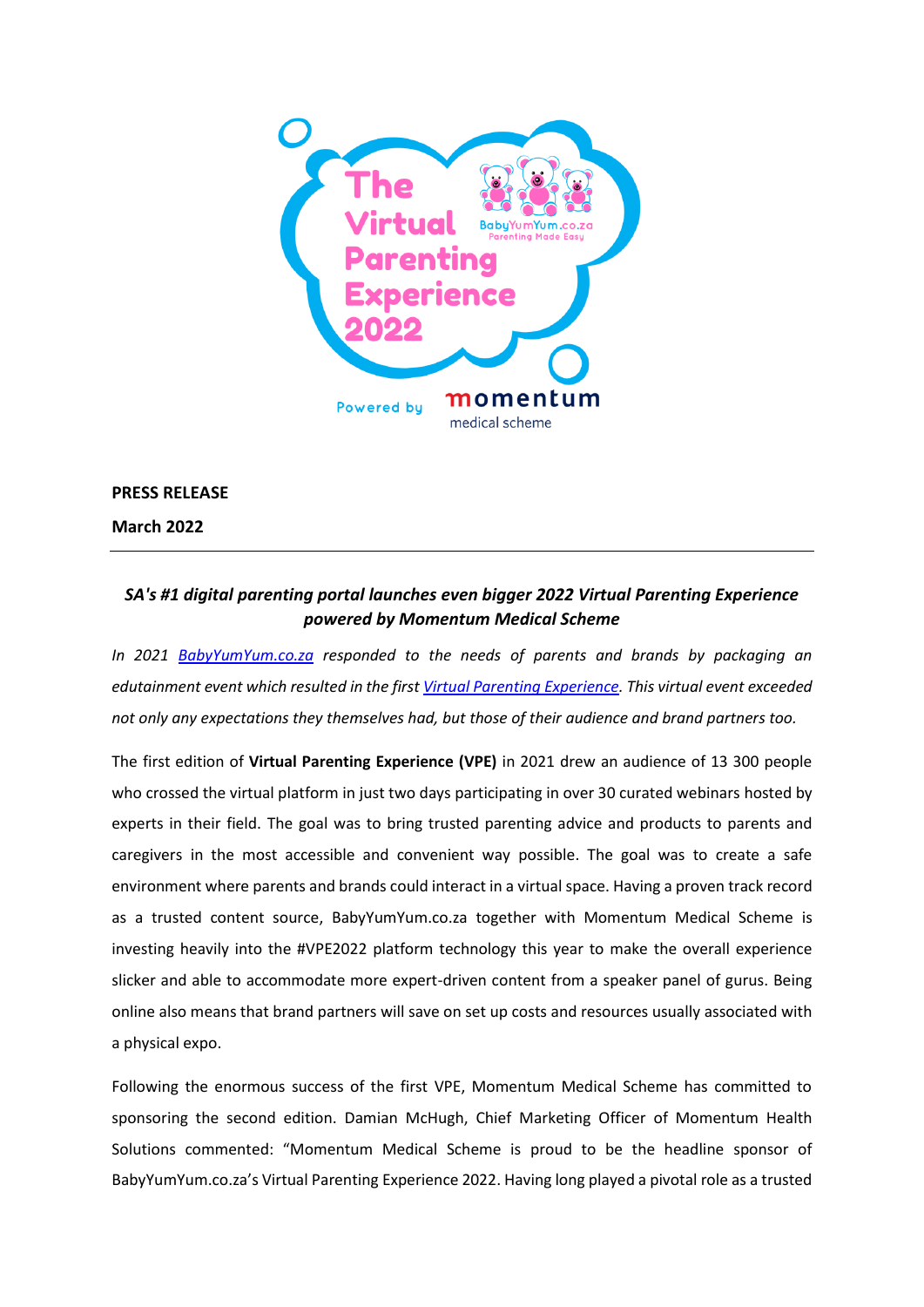partner of the Scheme's comprehensive maternity programme, BabyYumYum.co.za is an important component in the drive to deliver more health to more South Africans for less. We trust that our journey will continue to ensure that these key benefits are available to the Scheme's members for years to come."

BabyYumYum.co.za Founder, Amanda Rogaly, proudly shared her thoughts on the sponsorship: "Our continued relationship with Momentum Medical Scheme has extended to welcoming them onboard as our headline sponsor. This significant sponsorship empowers us to take our hugely successful format to another level in terms of delegate offering and value. This sponsorship also allows us to pull out all the stops in making this THE virtual experience that all relevant brands will want to participate in."

With Momentum Medical Scheme as the headline sponsor #VPE2022 is able to focus on educating and equipping families to focus on health and wellness, an area that is so often initially overlooked.

#### *Brand Participation Opportunities & Benefits*

#VPE2022 is gaining impetus, and the experience provides brands with a platform to showcase their products in easily accessible specialist workshops which are jam-packed with information and interaction. One of the core purposes of this experience is to give brands space to showcase themselves to a niche market of parents and caregivers who are looking for solutions around product and brand innovation. From a brand partnership perspective, #VPE2022 not only creates opportunities to connect with a captive audience, but also to offer attendees access to discounted offers which would be most welcome in the current challenging economic climate.

As the country's top online parenting portal BabyYumYum.co.za has a following in excess of over 950k across their social media channels and extended databases which translates into highly effective brand exposure to potential customersin the lead up to #VPE2022. Each VPE attendee is actively seeking the best possible advice and guidance for their family; they choose to be a part of the Virtual Parenting Experience – where else would you be able to launch a new product or service to thousands of potential buyers? Attendees choose VPE as the platform to discover products, services, advice and more in an environment which is safe and convenient for them. #VPE2022checks all those boxes.

#### *What #VPE2022 has in store*

As an online experience the need for attendees to be physically present at a land-based venue falls away making #VPE2022 accessible to parents and caregivers all over South Africa. The convenience factor is enormously attractive because it eliminates the stress of disrupting your family's daily routine to attend an expo at a venue. Attendees are able to plan their day around the topics that appeal to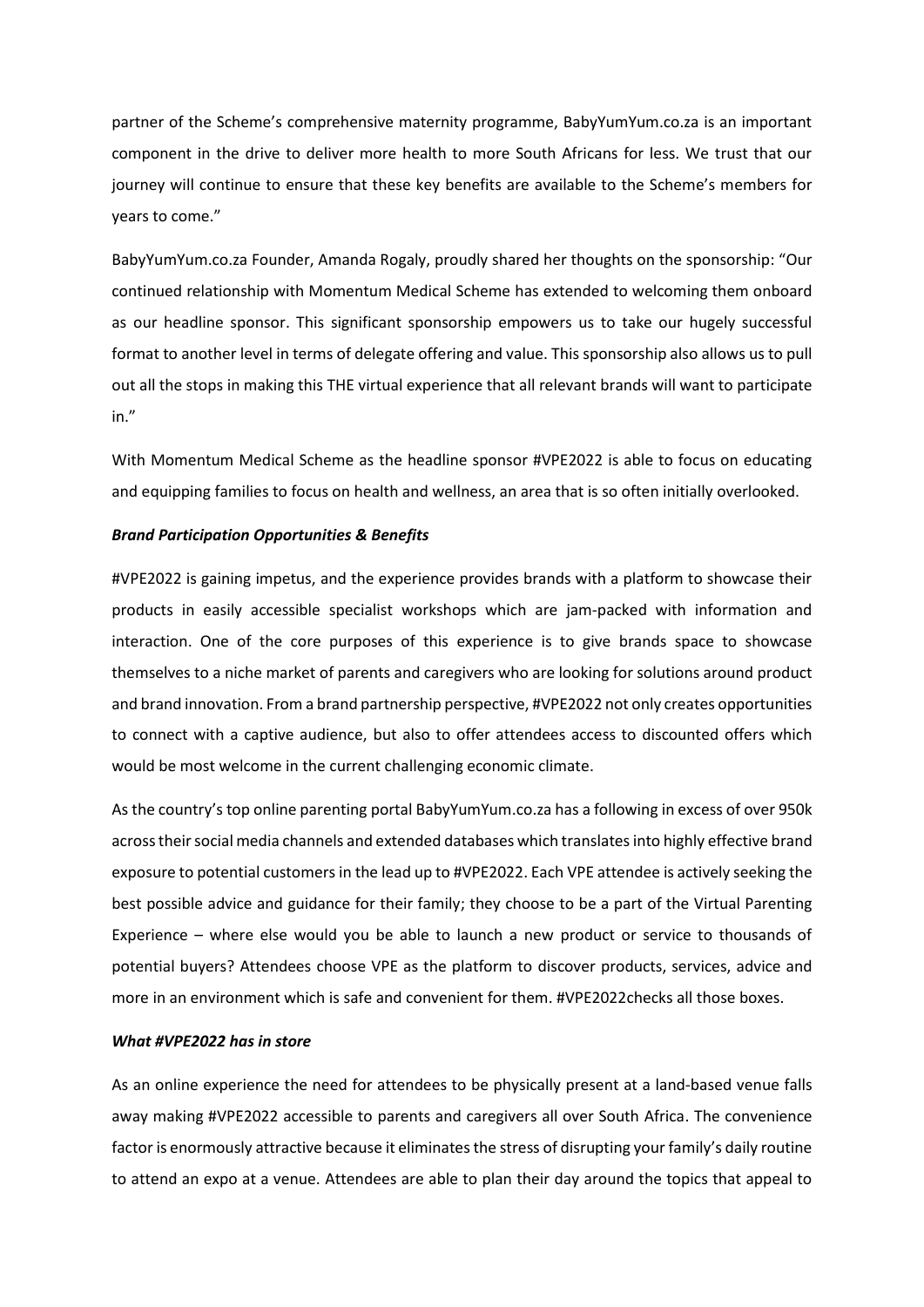them in the comfort and convenience of their own homes simply by logging on via a device with an internet connection. The reality is that we are still in the throes of a worldwide pandemic with pregnant women and new-born babies listed as high risk for the Coronavirus. With this in mind #VPE2022 is the perfect solution to shopping, socialising and being informed.

Over the three days from Friday, 20 May to Sunday, 22 May 2022 we anticipate 18 000 ticket holders to attend three days of sessions including the following:

- ➢ Friday 20 May Dedicated Brand Engagement and Retail e-Commerce Space
- ➢ Saturday 21 May Day 1 Expert Presentations (10h00 to 16h00)
- ➢ Sunday 22 May Day 2 Expert Presentations (10h00 to 16h00)

The programme will include new expert speakers, interactive workshops, celebrity guest speakers and incredible giveaways aimed couples who are wanting to start a family and those who are already on their parenting journey.

… / ENDS

*For brand partnership related queries, please send an email to [damien@babyyumyum.co.za.](mailto:damien@babyyumyum.co.za) For general enquiries, please send an email t[o info@virtualparentingexperience.co.za](mailto:info@virtualparentingexperience.co.za)*

*Find out more about The Virtual Parenting Experience powered by Momentum Medical Scheme on BabyYumYum.co.za's [website.](https://babyyumyum.co.za/)*

## *Get Social:*

Follow BabyYumYum.co.za on Facebook [@BabyYumYum,](https://www.facebook.com/BabyYumYum) Instagram [@babyyumyumsa,](https://www.instagram.com/babyyumyumsa/) [LinkedIn,](https://www.linkedin.com/company/babyyumyum/) TikTo[k @babyyumyumsa,](https://www.tiktok.com/@babyyumyumsa) Twitte[r @BabyYumYumSA](https://twitter.com/BabyYumYumSA) o[r YouTube](https://www.youtube.com/channel/UCyxQQxRuU4R0dvMMX3H45ng)… and don't forget to use our hashtag #VPE2022

Follow Momentum on Facebook [@MomentumZA,](https://www.facebook.com/MomentumZA) Twitter [@Momentum\\_za](https://twitter.com/Momentum_za) and Instagram [momentumza](https://www.instagram.com/momentumza/)

**DISTRIBUTED ON BEHALF OF BabyYumYum.co.za by ANGELFISH PR & EVENTS. All media queries can be directed to Annie Hodes on 083 325 4445 or [annie@angelfish.co.za](mailto:annie@angelfish.co.za)**

### **ABOUT [BabyYumYum.](https://babyyumyum.co.za/)co.za:**

BabyYumYum.co.za is the fastest-growing parenting portal in South Africa and has become the preferred interactive sharing and networking community of parents hungry for credible information, both factual and product-related, trustworthy expert advice and useful resources to assist them with their lifestyle choices and purchasing decisions.

We aim to understand our unique audience in an effort to form meaningful connections between brands and people that will enhance brand loyalty and interaction. Apart from the editorial media division we also have the following divisions all with the core focus of content, community and collaboration: